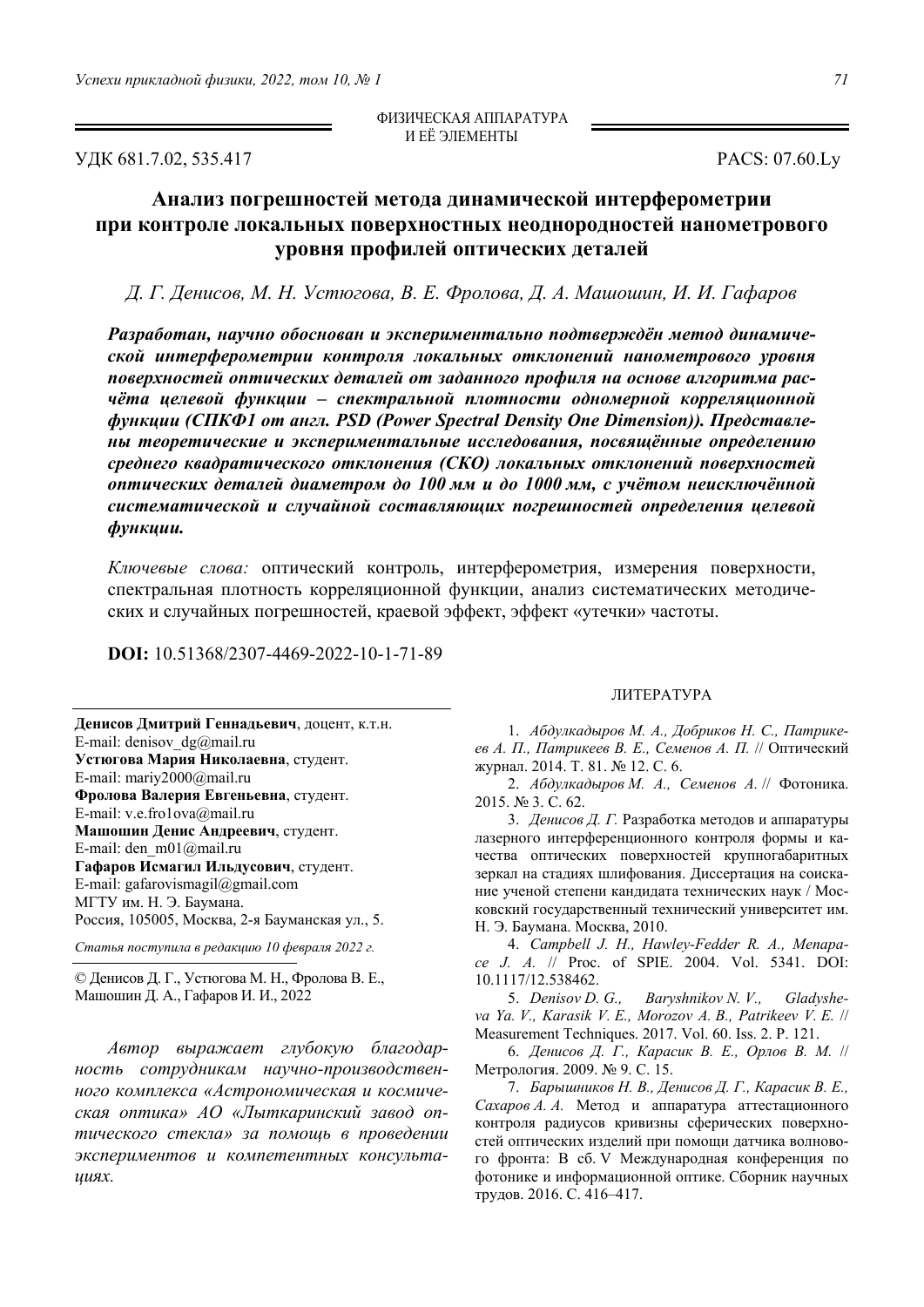8. *Полещук А. Г., Хомутов В. Н., Маточкин А. Е., Насыров Р. К., Черкашин В. В.* // Фотоника. 2016. № 4. С. 38.

9. *Полещук А. Г., Корольков В. П., Насыров Р. К., Хомутов В. Н., Конченко А. С.* // Компьютерная оптика. 2016. Т. 40. № 6. С. 818. DOI: 10.18287/2412-6179-2016- 40-6-818-829.

10. *Nikitin A., Sheldakova J., Kudryashov A., Borsoni G., Denisov D., Karasik V., Sakharov A.* // Proceedings of SPIE – The International Society for Optical Engineering 3. Сер. "Photonic Instrumentation Engineering III" 2016. P. 97540K.

11. *Nikitin A., Sheldakova J., Kudryashov A., Denisov D., Karasik V., Sakharov A.* // Proceedings of SPIE –

The International Society for Optical Engineering 2. 2015. P. 936905.

12. *Sidick Erkin* // Proc. of SPIE. 2009. Vol. 7390. DOI: 10.1117/12.823844.

13. *Alcocka Simon G., Ludbrooka Geoff D., Owenb Tommy, Dockreec Richard* // Proc. of SPIE. 2010. Vol. 7801. P. 102. DOI: 10.1117/12.861539.

14. *Волков А. В., Головашкин Д. Л., Досколович Л. Д., Казанский Н. Л., Котляр В. В., Павельев В. С., Скиданов Р. В., Сойфер В. А., Соловьев В. С., Успленьев Г. В., Харитонов С. И., Хонина С. Н.* Методы компьютерной оптики. Изд. 2-е, испр. – М.: Физматлит, 2003.

15. ISO 10110–1996. Optics drawing standarts for the national ignition facility.

PACS: 07.60.Ly

## **The analysis of the errors of the dynamic interferometry method in the control of local surface inhomogeneities of the nanometer level of the profiles of optical parts**

*D. G. Denisov, M. N. Ustyugova, V. E. Frolova, D. A. Mashoshin, and I. I. Gafarov* 

> Bauman Moscow Technical University 5 2-nd Baumanskaya st., Moscow, 105005, Russia E-mail: denisov\_dg@mail.ru

> > *Received February 10, 2022*

*The method of dynamic interferometry for monitoring local deviations of the nanometer level of the surfaces of optical parts from a given profile has been developed, scientifically substantiated and experimentally confirmed, based on the algorithm for calculating the objective function - the spectral density of one-dimensional correlation function (PSCF1 from English. PSD (Power Spectral Density One Dimension)). Theoretical and experimental studies are presented on the determination of the standard deviation (RMSD) of local deviations of the surfaces of optical parts with a diameter of up to 100 mm and up to 1000 mm, taking into account the non-excluded systematic and random components of the errors in determining the objective function.* 

*Keywords:* optical control, interferometry, surface measurements, spectral density of the correlation function, analysis of systematic methodological and random errors, edge effect, frequency "leakage" effect.

**DOI:** 10.51368/2307-4469-2022-10-1-71-89

## **REFERENCES**

1. M. A. Abdulkadyrov, N. S. Dobrikov, A. P. Patrikeev, V. E. Patrikeev, and A. P. Semenov, Optical magazine **81** (12), 6 (2014).

2. M. A. Abdulkadyrov, Photonics, No. 3, 62 (2015).

3. D. G. Denisov, Development of methods and equipment for laser interference control of the shape and quality of optical surfaces of large mirrors at the stages of grinding / Thesis for the degree of candidate of technical